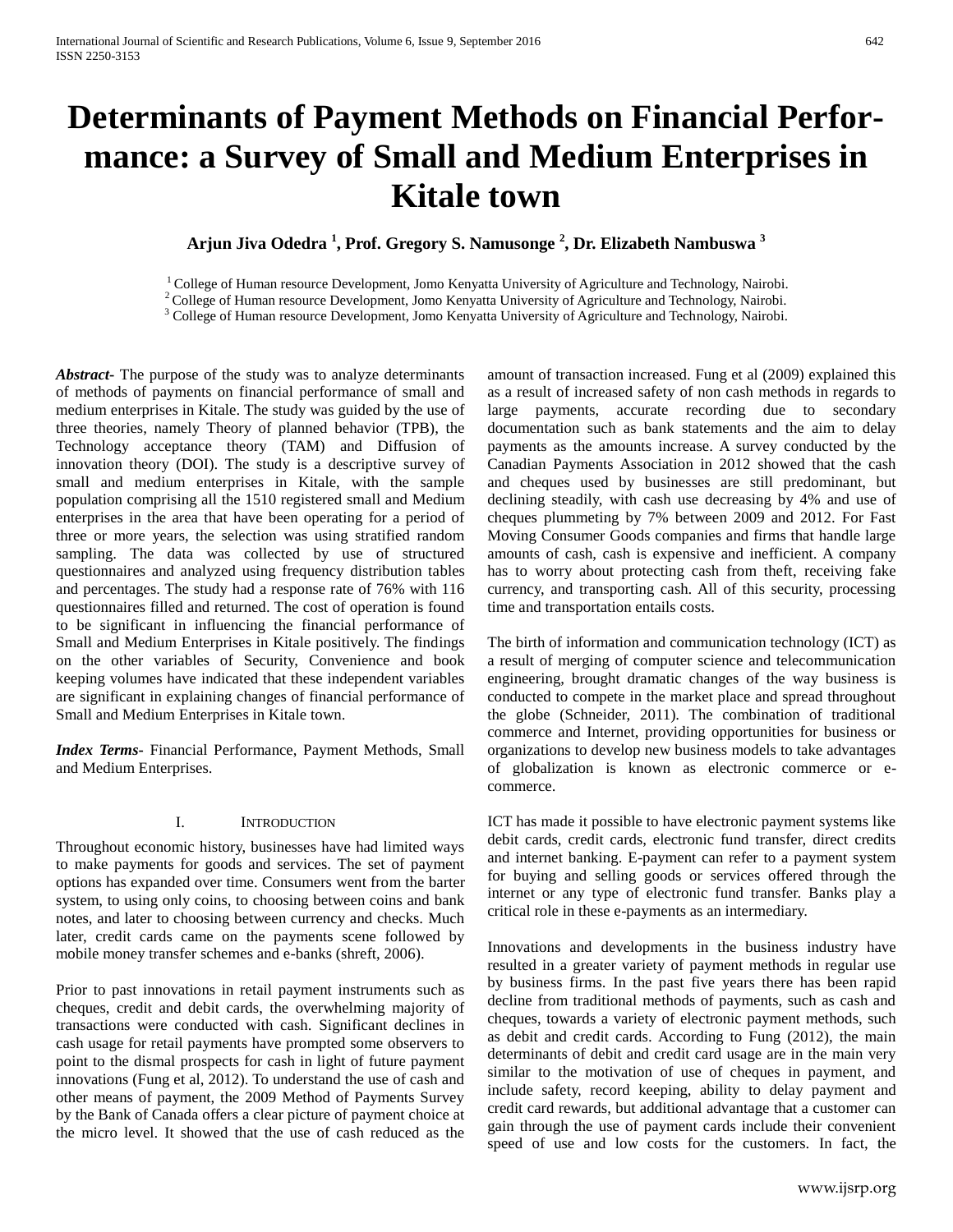popularity of payment cards continues to grow with over 32% of worldwide consumer retail spending card-based. This figure has grown by an average of 7.7% since 2003 with a continuous slow migration away from cash, check, and other payment methods to electronic payments. (Zandi et al, 2013)

Electronic funds transfer (EFT) was the earliest implementation of e-commerce. Popularly known as direct deposit, is a system of transferring money from one bank account directly to another without any paper money changing hands, such as depositing salaries into employees bank accounts. EFT has expanded to refer to any transfer of money initiated through an electronic terminal, including credit/ debit smart cards, automated teller machine (ATM), electronic funds transfer at point of sale (EFTPOS), electronic data interchange (EDI) and internet banking (Deitel&Deitel, 2009).

Credit and smart cards are the most commonly used method of electronic payment (Chou, Lee and Chong, 2004) and are widely accepted by consumers and merchants throughout the world, especially in retail markets (Laudon&Traver, 2007). A credit card is a small plastic card issued to users as a method of payment for online or off-line purchases. The service provider or the commercial bank grants a line of credit to the card user, and the card user is required to pay at least a minimum amount for purchases made every month.

The adoption of cell phones has occurred at perhaps the fastest rate and to the deepest level of any consumer‐level technology in history. This level of connectivity has enhanced the target population of cell money transfer providers. Mobile payment, also called electronic cash, allows a consumer to pay directly through his/ her mobile via text message. This is a payment where a mobile device (e.g. a phone or personal digital assistant (PDA)) is used at least for the initiation of the payment order and potentially also for the transfer of funds. Cell payment systems have been widely adapted developed in developing countries. In the Philippines Globe Telecom operates a mobile transfer service called GCASH, and in South Africa WIZZIT facilitates mobile phone‐based transactions through the formal banking system (Ivatury and Pickens, 2006). Similarly mobile banking technologies have developed in Sudan and Ghana, and in a number of countries in Latin America and the Middle East (Mas, 2009).

There has also been gradual adaptation of mobile money transfer in Kenya, with the chief example of it being M-Pesa (M for mobile, pesa is Swahili for money) a mobile-phone based money transfer and micro financing service for Safaricom users. Other cell payment services include Airtel Money by Airtel Ltd, Yu cash by Yu ltd and Orange Money by Orange Telcom ltd. Regardless of the competition, M‐PESA is an innovation that dominates money‐transfer on virtually all dimensions. Users say it is faster, cheaper, more reliable, and safer, and majority report that they would suffer significant negative consequences if it were to be shut down. (Jack and Suri, 2010)

The basis of this research is to bridge the severe lack of attention paid by businesses to means of payment which could help businesses in reducing costs of transactions, providing security of cash and improve efficiency and relations with creditors, thus it has been conducted to find the Determinants of payment methods for effective financial performance of Small and Medium Enterprises

#### **1.2 Problem Statement.**

The modern business environment is dynamic and complex, throwing a wider range of challenges to business enterprises. This has forced the hand of businesses in innovation and invention, causing a scenario where a business is never resting on its laurels due to fear of being overtaken by competitors. Thus the modern firm is always on the lookout of endearing itself to its customers and establishing a foothold to enhance profits. As a result businesses have been at the forefront of taking up new payment methods. Online payment systems are reshaping the whole landscape of doing business (Aduda and Kingoo, 2012) However, the global use of cash payment is still endemic, especially for low-value transactions. But while cash may be convenient, it makes taxation less transparent, and it is costly to distribute, manage, handle and process. It therefore follows that; cash as a mode of payment is an expensive proposition for any business. As a result, many businesses are seeking to reduce these costs and encourage the use of non-cash payment means. This accounts for the high rate of penetration for mobile phone related services such as mobile money transfer. (Jack, Suri 2010). These have become a convenient way of doing business. However, businesses are still facing the same challenges as they were before the technological adoption, and the use of multifaceted payment methods leads to increase in book keeping volumes and wider avenue for siphoning of funds out of the businesses. There are no existing studies that have been done to find out the impact of using these methods of payments on the financial performance of business enterprises. There has been lack of focus on investigating the factors that enhance the behavioral intention to use the payment technologies and whether the actual usage results in successful financial performance. Thus to breach that gap on the problem, the researcher will focus on the determinants of payment methods used and their impact on financial performance of small and medium enterprises in Kitale town.

## **Objectives of the study.**

## **1.3.1 Overall Objective.**

The overall objective was to analyze the determinants of payment methods on effective financial performance of small and medium enterprises in Kitale town.

## **1.3.2 Specific Objectives**

- 1) To investigate the effect of cost of operation on financial performance of small and medium enterprises in Kitale town.
	- 2) To establish the effect of security on financial performance of small and medium enterprises in Kitale town.
	- 3) To establish the effect of convenience in operations on financial performance of small and medium enterprises in Kitale town.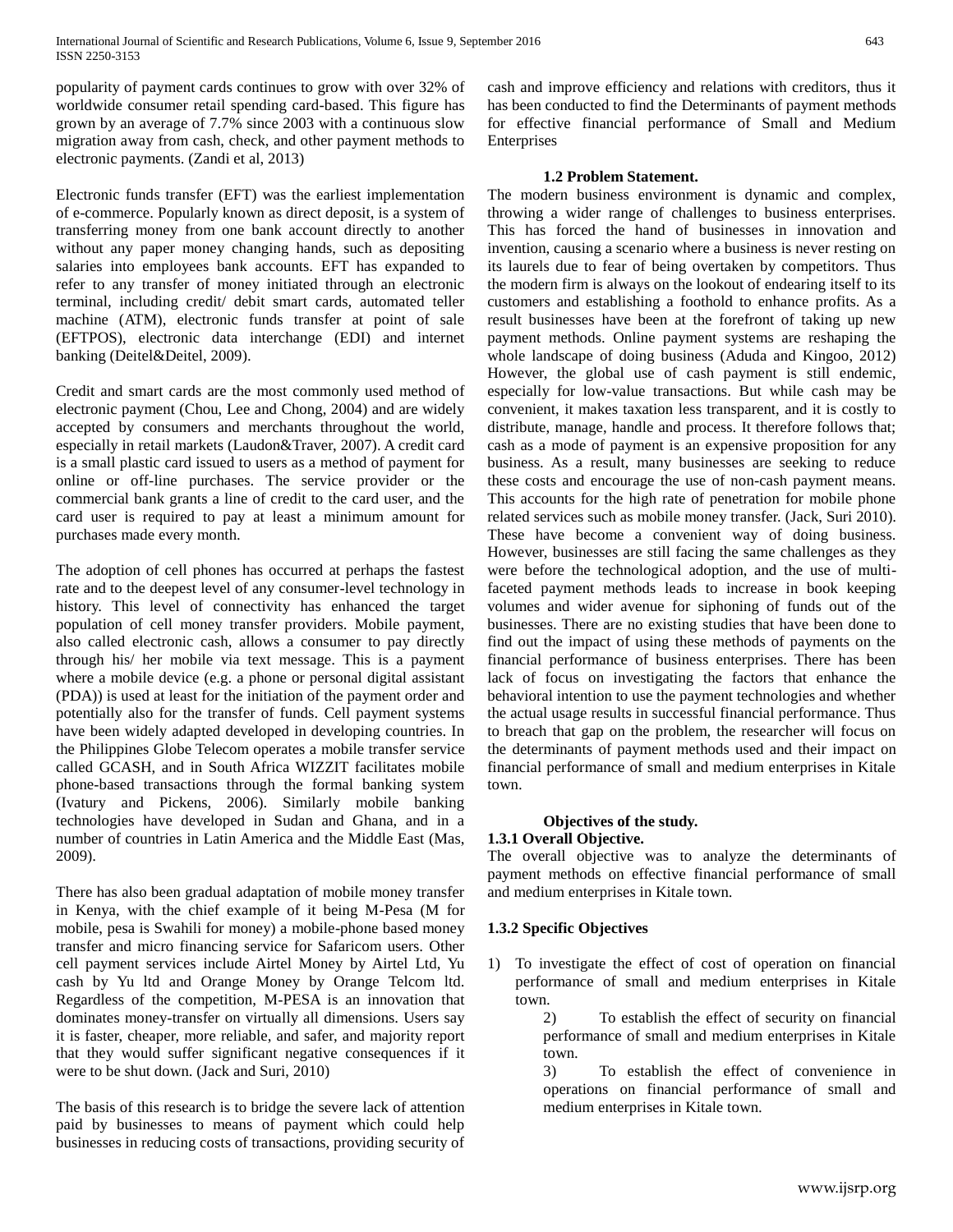4) To investigate the effect of Book Keeping Volumes on financial performance of small and medium enterprises in Kitale town.

## 2 LITERATURE REVIEW

The majority of the studies that have been conducted relate to mobile payments and the growth of mobile banking. This can be an indication of the revolution that mobile phones are carrying out on the banking industry. Furthermore there have also been studies on Internet banking.

Ching et al (2011) studied the factors affecting Malaysian mobile banking adoption from the point of an empirical analysis. This study aimed at extending the Technology Acceptance Model (TAM) to investigate mobile banking acceptance in Malaysia. More specifically, the objective of this study was to examine the relationships between constructs of perceived usefulness, perceived ease of use, social norms, perceived risks, perceived innovativeness, and perceived relative advantages towards behavioral intention in adopting mobile banking. The findings of this study revealed that perceived usefulness, perceived ease of use, relative advantages, perceived risks and personal innovativeness were the factors affecting the behavioral intention of mobile users to adopt mobile banking services in Malaysia. Meanwhile, the social norms were the only factor found to be insignificant in this study.

Tchouassi (2012) sought to find out whether mobile phones really work to extend banking services to the unbanked using empirical Lessons from Selected Sub-Saharan Africa Countries. This study sought to discuss how mobile phones could be used to extend banking services to the unbanked, poor and vulnerable population. The study noted that poor, vulnerable and lowincome households in Sub- Saharan Africa countries often lacked access to bank accounts and faced high costs for conducting basic financial transactions.

Previous empirical studies support the argument that mobile money transfer is positively associated with firm-level growth. Positive effects of mobile money investments and business transaction usage on firm's growth have been demonstrated in the health care sector (Devaraj and Kohli, 2000, 2003). Similar results were found in the insurance industry where top performing firms with high premium income growth had higher mobile money transaction expense ratios and lower non- mobile money transaction costs (Harris and Katz, 1991). In addition, positive effects of mobile money transactions investment on sales growth were found among valve manufacturing firms (Weill, 1992).

Previous studies in internet banking range from Sathye (1999) study in Australia, Tan and Teo,(2000)

research in Singapore, Howcroft et al (2001) study in South Africa, Chung and Paynter, (2002) in New Zealand. Among the Indian internet banking researches are Mukherjee (2003).Several studies indicate that online bankers are the most profitable and wealthiest segment to banks (Ross, 1998; Robinson, 2000; Thorsteinson, 2000). Munaye (2009) studied the application of mobile banking as a strategic response by equity bank Kenya limited to the challenge in the external environment. Munaye (2009) reviewed the concept of mobile banking as a strategic response where its effects on financial performance were not considered.

None of the previous studies looked at the various methods of payments used by the firms concurrently but focused one a particular method and in particular the use of mobile phones. They also had a focus on the banking sector but not at the small and medium businesses which are more common in Kenya. This study aimed to see the various methods and the preference of the firm in a particular method from the many available. The study was guided by three theories:

## **2.1 Diffusion of innovation theory (DOI)**

Rogers (1995) defines diffusion as the process by which an innovation is communicated through certain channels over time among the members of a social system. Diffusion is a special type of communication concerned with the spread of messages that are perceived as new ideas. Rogers (1995) defines innovation as "an idea, practice, or object that is perceived as new by an individual". The diffusion of an innovation has traditionally been defined as the process by which that innovation "is communicated through certain channels over time among the members of a social system". (Roger 1995).

Considered in this way there are four key elements in the diffusion process: the innovation itself, channels of communication, time and the social system. Communication channels for their part are the means by which information is transmitted to or within the social system. Time is the relative speed with which innovation is adopted by members of the social system. The social system consists of those individuals, organizations, or agencies that share a common culture and are potential adopters of an innovation. The diffusion model is a conceptual paradigm with relevance to many disciplines; thus the diffusion approach provides common conceptual ground for mobile banking. Rogers (1995) further suggests that social scientists are interested is social change and the diffusion research offers a particularly useful means of gaining and understanding of change, since innovations are a type of communication message whose effects are relatively easy to isolate. Thus when studying mobile banking one is dealing with change in human behavior.

One of the key concepts in diffusion research is that change in consumer behavior is affected by different forces, which can be driving or inhibiting, and which can lead to the adoption or nonadoption of a particular innovation. The research methodology implied by the classical diffusion model is clear-cut and relatively simple. Diffusion scholars have often emphasized quantitative research approaches; they have focused especially on characteristics related to individual innovativeness that can be arrived at through cross- sectional analysis (Rogers 1995) just as the idea of mobile money transfer emanated from the idea sharing of airtime where customers could pay lower value bills by transfer on Airtime before Mpesa was developed.

## **2.2 Technology acceptance theory (TAM)**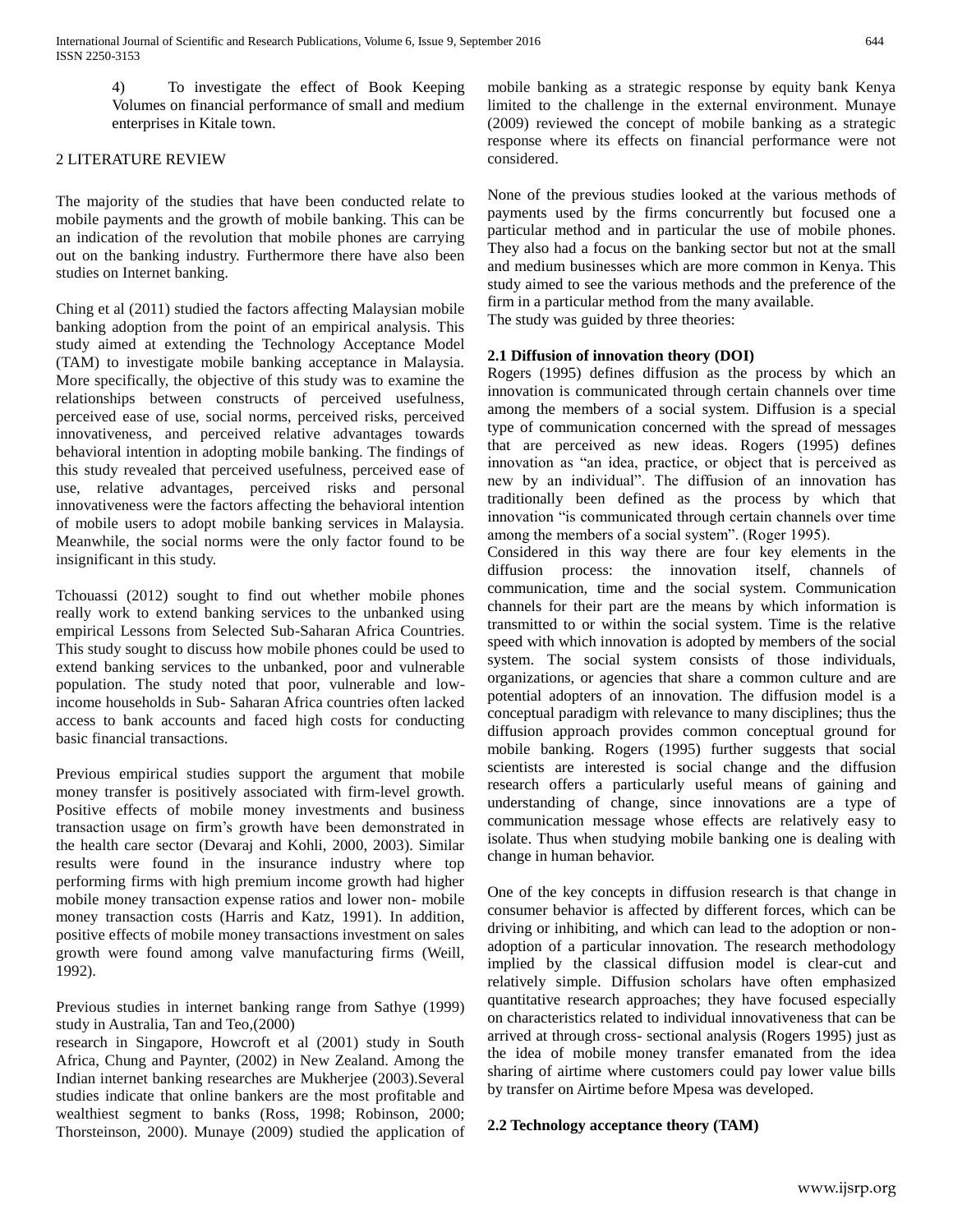TAM is an adaptation of the theory of reasoned action (TRA) to the field of information systems. TAM posits that perceived usefulness and perceived ease of use determine an individual's intention to use a system with intention to use serving as a mediator of actual system use. Perceived usefulness is also seen as being directly impacted by perceived ease of use. Researchers have simplified TAM by removing the attitude construct found in TRA from the current specification (Yulia and Chulmo,2010). Attempts to extend TAM have generally taken one of three approaches: by introducing additional or

alternative belief factors and by examining antecedents and moderators of perceived usefulness and perceived ease of use (Yulia and Chulmo,2010).

TRA and TAM, both of which have strong behavioral elements, assume that when someone forms an intention to act, that they will be free to act without limitation. In practice constraints such as limited ability, time environmental and organizational limits, and unconscious habits will limit freedom to act. This gives insights why people pose risks to others using m-banking services and why others adopt it.

#### **2.3 Theory of planned behavior (TPB)**

The TPB helps to understand how we can change the behavior of people. The TPB is a theory which predicts deliberate behavior which can be deliberative and planned. Ajzenet al (1991).TPB asserts that human action is guided by three kinds of considerations; Behavioral beliefs (beliefs about the likely consequences of the behavior), Normative beliefs (beliefs about the presence of factors that may facilitate or impede performance of the behavior)in their respective aggregates behavioral beliefs produce a favorable or unfavorable attitude towards the behavior, normative beliefs give rise to perceived behavioral control, in combination, attitude towards the behavior ,normative beliefs result in perceived social pressure or subjective norm, and control beliefs give rise to perceived behavioral control lead to the formation of a behavioral intention. As a general rule the more favorable the attitude and subjective norm and the greater the perceived control, the stronger should be the persons intention to perform the behavior in question. This enables one to understand why consumers use m-banking and perhaps why others shy away from it which would be found out through this study via an analysis of impacts and risks of m-banking.

Before the invention of money, trade and commerce were accomplished through the barter system, the exchange of one type of goods for another. But the barter system is inefficient and three major problems are associated with it. First, trade can occur only if each of the trading parties has something the other wants, or a double co-incidence of wants. Second, the purchase and sale transactions cannot be separated, but must be simultaneous. The sale or purchase of goods cannot be deferred. The third major problem relates to perishable goods. If the owner of perishable goods cannot trade those goods immediately, they soon lose their value. There was also the issue of pricing problems as what number of one good equals the number of possible pairs of the other good.

Something that would be considered valuable at any time was needed to solve these problems; that is, a universal medium of exchange. Over the centuries many items have served as mediums of exchange. The American Indians used beads made from shells, called wampum. Early colonists of North America at one time used tobacco. Cigarettes and liquor were used in Germany immediately after World War II because of the extremely low value of the official currency. Fur pelts, whale teeth, grain, salt and livestock are but a few of the other commodities that, at one time or other, have been used as mediums of exchange.

Metals eventually became the prevailing medium of exchange because of their intrinsic and relatively stable value. It was from this use of metal as a medium of exchange that coins evolved. The coins later were used together with paper money which is lighter than coins in large amounts and rarer when properly minted as coins were found to be relatively easier to forge. (Wright and Quadrini, 2012).

#### **2.4 Conceptual Framework**

Figure 1. Conceptual Framework



**Variable (Government)**

# **Review of Variables**

#### **2.4.1 Effect of Cost of Operation on Financial Performance**

Consumers invest considerable time and money in managing their personal finances (Chakravorti and Mazzota, 2013). in the United States the cost of cash is higher for poor and unbanked people than for other groups. Poor Americans who lack access to formal financial institutions carry larger amounts in cash and pay the most fees in aggregate terms for cash access transactions. Well-banked wealthier Americans, on the other hand, report carrying far lesser amounts in cash, traveling less to access cash, and pay few, if any, fees. The costs of using cash do not accrue at points of sale. Since merchants rarely provide discounts or surcharges for using cash at the point of sale, the costs of cash manifest elsewhere in the lifecycle of cash. This could mean, among other things, costs that accrue as a result of the time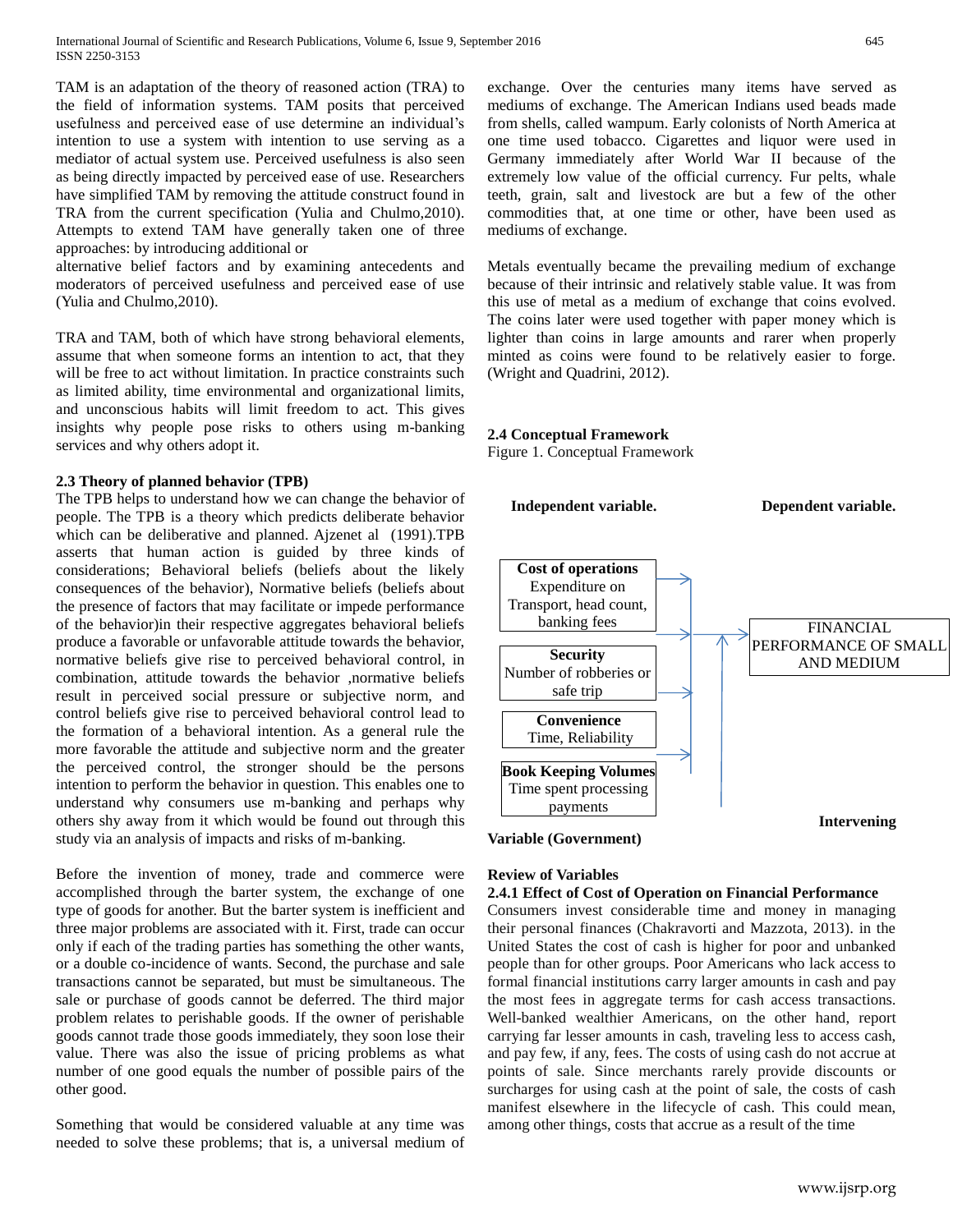or money spent in making trips to a bank, ATM, or fees to cash checks. (Chakravorti and Mazzota, 2013)

A company has to worry about protecting cash from theft, receiving fake currency, and transporting cash. All of this security, processing time and transportation, - entails costs. (Mwangi, 2013).

#### **2.4.2 Effect of Security on Financial Performance**

Security, simply put referrers to freedom from danger. In the proposed study, security will refer to mitigation from the risks that the cash in transit face such as being stolen by the employees themselves and even thieves.

With the downturn in the global economy, cash-in-transit crime is on the rise. In the U.K. alone, there is an estimated 500 billion pounds being transported each year. Money stolen in attacks is a major source of funding for serious organized crime. In 2008, there were 1,000 documented attacks against cash-in-transit couriers in the UK.(Applied DNA sciences, 2014) According to the Institute of Business in the global context at the Fletcher school of Business cash must be held in physical form, counted, guarded, and accounted for. It can be difficult to transport and send. Being possibly the last thing you can expect to recover from a stolen wallet, acceptable everywhere, and anonymous, it is inherently insecure. In any serious quantity, most legitimate businesses prefer some other party, such as a bank, to handle cash on their behalf. (Chakravorti and Mazzota, 2013).

A person conducting a business or undertaking must ensure, so far as is reasonably practicable, the health and safety of other persons is not put at risk from work carried out as part of the conduct of the business or undertaking and provide safe systems of work. Cash-in-transit activities will usually involve more than one person conducting a business or undertaking who each have health and safety duties to the extent of their ability to influence and control various aspects of health and safety related to the cash-in-transit activity. In these situations, the duty holders should exchange information about the hazards and risks and work together in a co-operative and coordinated way to eliminate or minimize the risks so far as is reasonably practicable. Potential hazards may be identified in a number of ways, including: inspecting client work sites, inspecting vehicles and equipment, observing systems of work and work practices, analyzing the routes for cash- in-transit transfers, talking to workers about problems they have noticed, reviewing incident, injury and dangerous incident reports e.g. a report on a hold-up, and determining the levels of training, experience and competence for the tasks. Managing security risks requires assessing all foreseeable risks from carrying out cash-in-transit activities. (Safe Work Australia, 2013)

#### **2.4.3 Effect of Convenience on Financial Performance**

Convenience implies to the quality of being suitable to one's comfort, purpose or needs. In the fast food industry, mobile payment has proved to offer service s that are of expediency to the users, for example, a customer in the office is able to order for French fries via a mobile phone and make payment via the same means; M-Pesa and within a short time delivery is made to

where the customer is. This service has come in handy especially to those who are largely engaged in their places of work thus finding it difficult to walk to these franchises to these foods themselves. They save on time hence the can do more at their work places by using time saved on constructive activities (Porteous and Finmark, 2007). Cash must be held in physical form, counted, guarded, and accounted for. It can be difficult to transport and send. Being possibly the last thing you can expect to recover from a stolen wallet, acceptable everywhere, and anonymous, it is inherently insecure. In any serious quantity, most legitimate businesses prefer some other party, such as a bank, to handle cash on their behalf. In other words, cash satisfies two of the most significant criteria of digital disruption: there are viable digital alternatives with wide networks of adopters and cash presents the carrier with multiple forms of disutility or costs (Chakravorti and Mazzota, 2013).

## **2.4.4 Effect of Book keeping Volumes on Financial Performance**

Book keeping in offices translates to long man hours. According to UNEP (2011). Going paperless has many advantages: increased efficiency, paper and printing cost savings, time savings, storage cost savings, environmental benefits, efficient file retrieval, and enhanced customer service. There are a variety of possible benefits for companies deciding to make their offices ―paperless. An obvious benefit is potential cost reduction. Other benefits that can be achieved include becoming more ―green‖ or environmentally friendly and increasing efficiency. When combined together, all of these lead toward an overall benefit of improving customer service. By doing this, companies may continue to keep their current customers happy and make new customers become long-standing loyal ones, as well. There are many concerns in today's world about the state of the environment. With more and more people supporting going green and supporting companies that do so. In the United States The Natural Resources Defense Council has found that ―offices throw out about 350 pounds of paper per employee every year, (Ryan, 2008). Dan Shapley (2007), writer for The Daily Green Paper, an online newsletter geared toward the green revolution, paper accounts for a quarter of landfill waste and one third of municipal landfill waste. One third of human-related methane emissions come from municipal landfills. This is significant considering that methane is 23-times more potent a greenhouse gas than is carbon dioxide. By cutting office paper use by just 10%, the United States would prevent the emission of 1.6 million tons of greenhouse gases. This would be similar to removing 280,000 cars from the road. In turn, besides the above benefits, the company will have the reputation of being environmentally friendly. (Bradwel, 2005) In Africa Senegal's experience in paperless trade implementation started in the mid-1980s when government authority (Ministry of Finance) made the decision to computerize official processes, in general, and trade procedures, in particular. Implementation really took shape in the 1990s, with the reform initiated by customs to improve clearance formalities. These efforts later culminated into the establishment of the customs automated system.

#### **3 METHODOLOGY**

**3.1 Research design**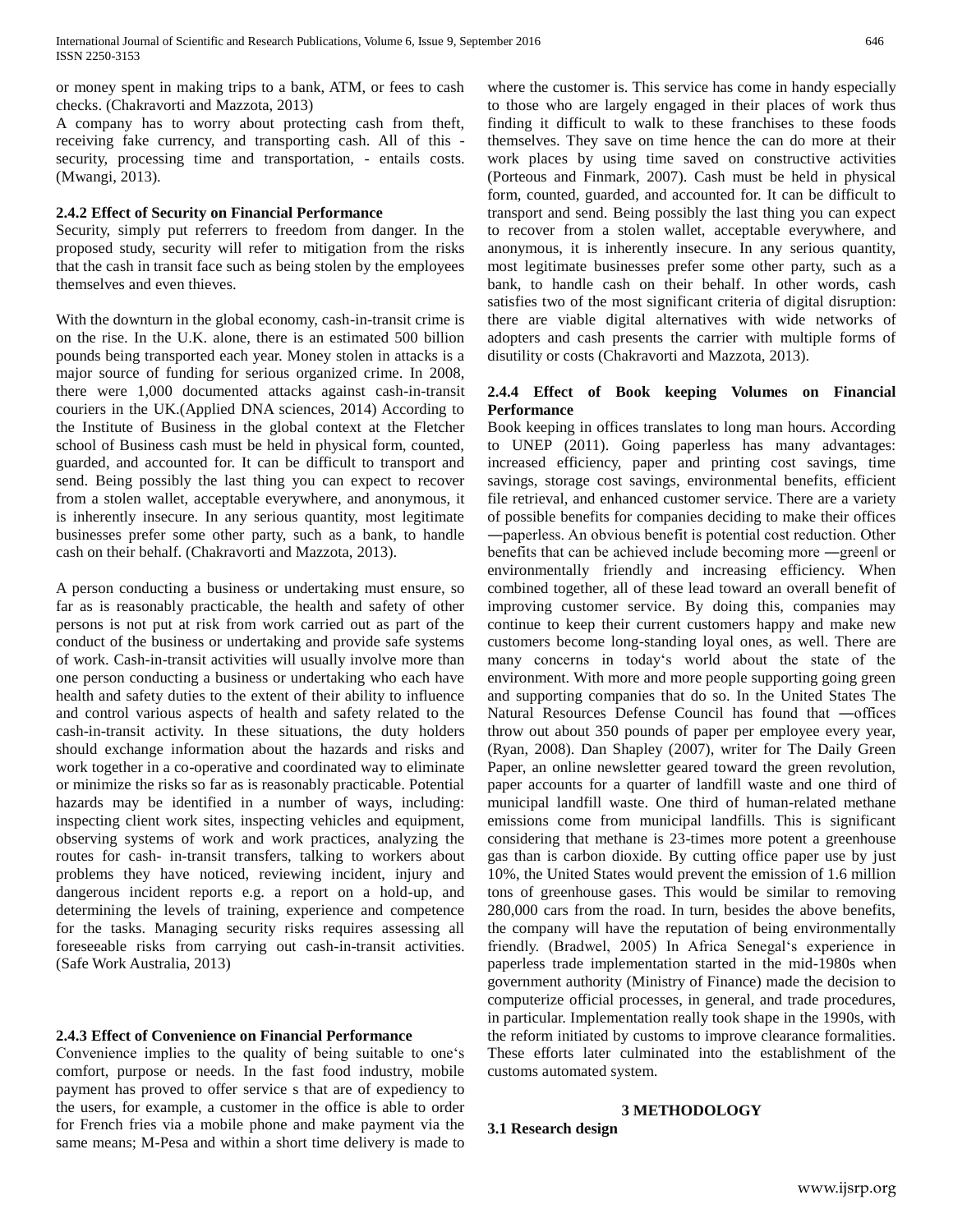The study adopted a descriptive survey design. According to Mugenda and Mugenda (2003), a survey research is a systematic gathering of information from a sample of respondents for the purpose of understanding and predicting some aspects of the behavior of the population of interest. This allowed for the collection of quantitative data which can be analyzed quantitatively through descriptive and inferential statistics. It also helped in the collection of standardized data from a large population in an economical way, allowing easy comparison.

#### **3.2 Target Population**

The Target population of the study comprised the small and medium Businesses operating in Kitale town; A total population of 2594 registered businesses are operating in the town as registered with the County Council. The target population was stratified into homogeneous categories comprising 277 wholesalers,479 retailers,150 restaurants and 604 Service businesses.

## **3.3 Sample size**

A sample of 151 SME's was drawn proportionately from the data. Elements from each stratum were selected using random sampling technique to give each element an equal chance to constitute a sample of 151.

## **3.4 Instruments**

The instruments that were used are closed ended questionnaires as they allow for standard feedback from the respondents. The questionnaire was self administered; it was personally delivered and collected later to allow for hassle free response from the subject.

#### **3.5 Data processing and analysis**

The data processing involved strictly related operations which included; scanning by checking the entire questionnaire to ensure that they were complete and instructions were followed, establishment of categories and range, and the application of these categories to raw data through coding for purposes of analyzing and finally the tabulation of data in tables for each question in order to draw statistical inferences.

The analysis of data always depend on the research questions and objectives (Saunders, Lewis, &Thornhill, 2009). Descriptive statistics were used to analyze the data that was collected. Data was analyzed using frequency distribution tables and percentages. The study used Statistical Package for Social Sciences Version 21.0 to aid in data analysis. In order to study the determinants of payment methods on effective financial performance of small and medium enterprises in Kitale, the researcher conducted a multiple regression analysis using the following regression model.

Y= β<sub>0</sub> + β<sub>1</sub>X<sub>1</sub> + β<sub>2</sub>X<sub>2</sub> + β<sub>3</sub>X<sub>3</sub> + β<sub>4</sub>X<sub>4</sub> + ε

Whereby

 $Y =$  The dependent Variable (Financial performance of Small and Medium Enterprises)

 $β<sub>0</sub> = Constant$ 

 $β<sub>1</sub>...β<sub>4</sub> = co-efficient$ 

 $X_1$  = Cost of operation

 $X_2$  = Security

 $X_3$  = Convenience

 $X_4$  = Book keeping volumes ε = Error term

#### **4 RESEARCH FINDINGS AND DISCUSSION**

#### **4.1 Response Rate**

Primary data was collected between June and July 2016 using a questionnaire. One hundred and fifty one (151) questionnaires were issued to the selected managers and proprietors from the businesses in the region. One hundred and sixteen questionnaires were returned representing a 76% response rate. The response rate is considered adequate given the recommendations by Saunders, Lewis and Thornhill (2007) who suggest a 30- 40% response, Mugendaand Mugenda (2003) advise on response rates exceeding 50% and Hager, Wilson, Pollack and Rooney (2003) recommend 50%. This implies that the response rate for this study was adequate.



Figure 4.1 Response rate

## **4.2 Profits of the Firms**

Majority of the businesses had profits with most (51%) of them being in the group between 250000-750000. Many of the respondents (35%) fell within the profit range of less than 250,000. The group with the lowest profit level was the one with profits of above one million (3%).

#### **4.3 Time Period the business has been active.**

majority of the businesses have been operating for a period of more than 5 years (40%) 750000.None of the businesses had been in operation for a period of less than one year, while many of the businesses had been working between a period of three to five years (32%).

## **4.4 Employees the business has**

The largest group had employee numbers between 8-12 employees (34%) while the lowest group was that of greater than 12 employees (13%). (26%) employed less than 3 people while 27% had employees in the group of 3-8.

## **4.5 Effect of Cost of Operation on financial Performance**

80% of the respondents agreed that reduced cost of operation has positive effect on increasing financial performance while 20% were neutral and none of the respondents disagreed with the statement that reduced cost of operation has positive effect on increasing financial performance. Asked whether reduced cost of operation increases the margins thus contributing positively to financial performance, 31% disagreed, 36% agreed while 37% were neutral. On whether reduced cost of operation eliminates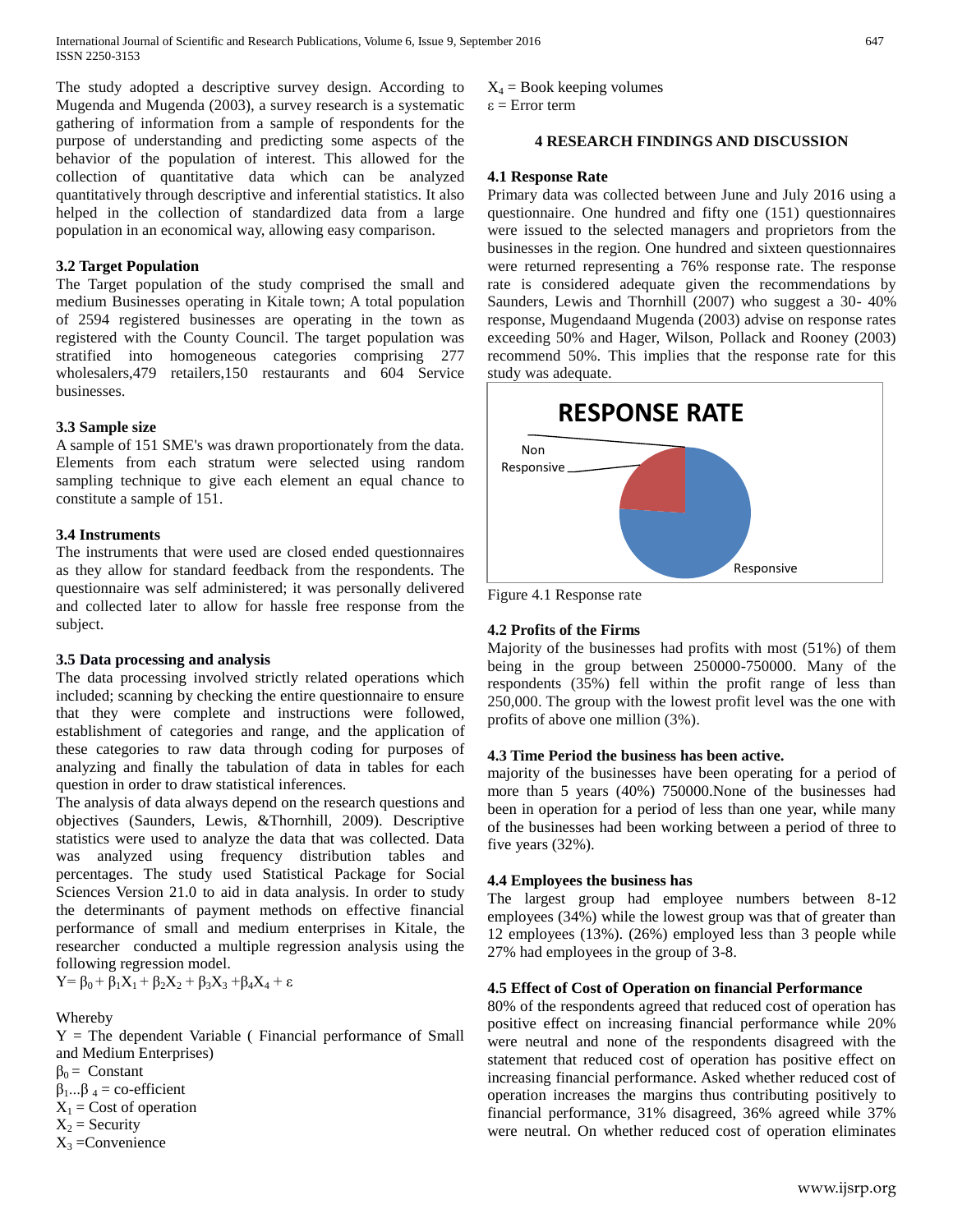wastage and improves efficiency hence contributing positively to financial performance, 32% were neutral, 52% agreed while 16% disagreed. On whether reduced cost of operation allows for more innovation thus contributing positively to financial performance, 27% were neutral, 18% agreed while 55% disagreed. The mean score of responses regarding cost of operation was 3.115 on a 5 point scale.

## **4.6 Effect of Security on financial perform**ance

73% of the respondents agreed that increased Security has positive effect on increasing financial performance while 27% were neutral and none of the respondents disagreed with the statement that increased Security has positive effect on increasing financial performance. Asked whether increased Security increases the margins thus contributing positively to financial performance, 76% disagreed, 18% agreed while 6% were neutral. On increased Security eliminates wastage and improves efficiency hence contributing positively to financial performance, 20% were neutral, 14% agreed while 76% disagreed. On whether increased Security allows for more innovation thus contributing positively to financial performance, 48% were neutral, 45% agreed while 8% disagreed. The mean score of responses regarding security was 2.86 on a 5 point scale.

#### **4.7 Effect of Convenience on Financial Performance**

6% of the respondents agreed that increased convenience has positive effect on increasing financial performance while 18% were neutral and 77% of the respondents disagreed with the statement that increased convenience has positive effect on increasing financial performance. Asked whether increased convenience increases the margins thus contributing positively to financial performance, 39% disagreed, 10% agreed while 51% were neutral. On whether increased convenience eliminates wastage and improves efficiency hence contributing positively to financial performance, 31% were neutral, 69% agreed while none disagreed. On whether increased convenience allows for more innovation thus contributing positively to financial performance, 20% were neutral, 70% agreed while 10% disagreed. The mean score of responses regarding ATMs was 3.63 on a 5 point scale.

#### **4.8 Effect of Book Keeping volume on Financial Performance**

10% of the respondents agreed that reduced Book keeping volumes have positive effect on increasing financial performance while 17% were neutral and 73% of the respondents disagreed with the statement that reduced Book keeping volumes has positive effect on increasing financial performance. Asked whether reduced Book keeping volumes increases the margins thus contributing positively to financial performance, 53% disagreed, 18% agreed while 29% were neutral. On whether reduced Book keeping volumes eliminates wastage and improves efficiency hence contributing positively to financial performance, 23% were neutral, 33% agreed while 44% disagreed. On whether reduced Book keeping volumes allows for more innovation thus contributing positively to financial performance, 24% were neutral, 54% agreed while 22% disagreed. The mean score of responses regarding ATMs was 2.655 on a 5 point scale.

#### **4.9 Regression Equation.**

The established regression equation was;

X4= Book Keeping Volumes

ε= Error Term

The Beta coefficients indicate the extent to which financial performance changes due to a unit change in the independent variable. The positive Beta coefficients indicate that a unit change in the independent variable leads to a positive change in financial performance. For example, From the regression equation above, taking all factors into account (Cost of operation, Security,Convenience and Book Keeping Volumes) at zero constant, financial performance among Small and Medium Enterprises in Kitale town will be 6.749 . The findings presented also showed that taking all other independent variables at constant, a unit increase in cost of operation will lead to a 1.088 increase in the financial performance of the businesses. The study also established that a unit increase in security while all other independent variables are constant, will lead to a 0.650 increase in financial performance. In addition, the study found that an increase in convenience while all other independent variables are constant, will lead to 0.670 increase in financial performance. Lastly, the study found that an increase in book keeping volume while all other independent variables are constant, will lead to a 0.247 increase in procurement performance.

#### **5 SUMMARY**

**5.1 To investigate the effect of cost of operation on financial performance of small and medium enterprises in Kitale town.** The first objective of the study was to investigate the effect of cost of operation on financial performance of small and medium enterprises in Kitale town. The respondents agreed that reduced cost of operation has positive effect on increasing financial performance though they were neutral on whether reduced cost of operation increases the margins thus contributing positively to financial performance. The respondents felt that reduced cost of operation eliminates wastage and improves efficiency hence contributed positively to financial performance,while they felt that reduced cost of operation doesn't allows for more innovation in the business.

From the regression model, The findings presented showed a unit increase in cost of operation will lead to a 1.088 increase in the financial performance of the businesses. The pearson's coefficient of correlation to study the correlation between the variables in the study, it was determined that there was a positive correlation between cost of operation and financial performance with a value of 0.749. Therefore cost of operation has a significant positive effect on financial performance.

**5.2 To establish the effect of security on financial performance of small and medium enterprises in Kitale town.** The second objective of the study was to establish the effect of security on financial performance of small and medium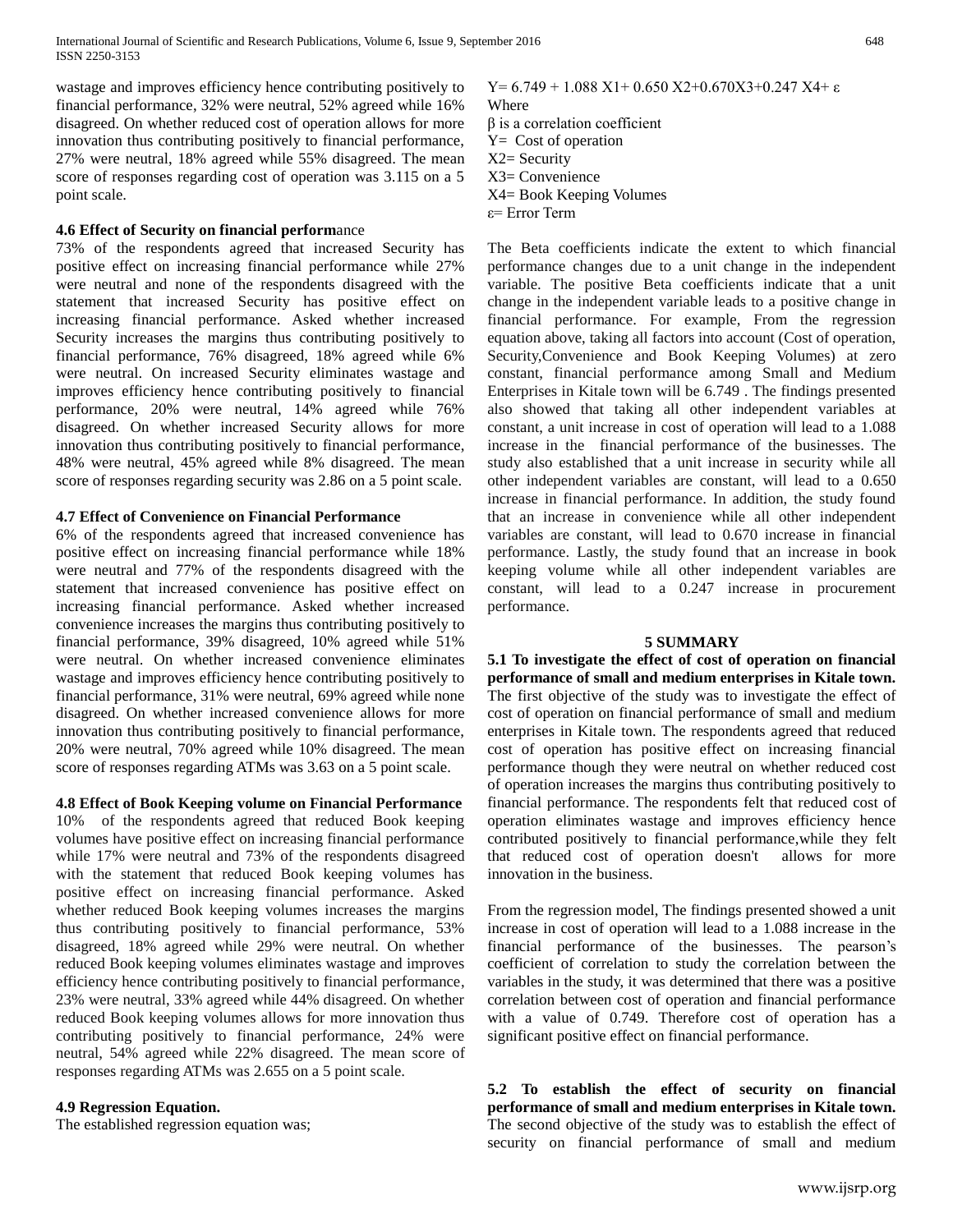enterprises in Kitale town. The respondents agreed that increased Security has positive effect on increasing financial performance They also felt that Security doesn't increases the profit margins neither does Security eliminate wastage or improve efficiency. The business also felt that security does not lead to innovation.

From the regression model, The findings presented showed a unit increase in security will lead to a 0.650 increase in the financial performance of the businesses. The Pearson's coefficient of correlation to study the correlation between the variables in the study, it was determined that there was a positive correlation between security and financial performance with a value of 0.789. Therefore security has a significant positive effect on financial performance.

## **5.3 To establish the effect of convenience in operations on financial performance of small and medium enterprises in Kitale town.**

The third objective of the study was to establish the effect of convenience in operations on financial performance of small and medium enterprises in Kitale town. The respondents felt that increased convenience has positive effect on increasing financial performance but were neutral on whether convenience increases the profit margins of the business. The respondents also felt that increased convenience eliminates wastage and improves efficiency hence contributing positively to financial performance. The predominant though was that convenience leads to more innovation in the business. From the regression model, the findings presented showed a unit increase in cost of operation will lead to a 0.670 increase in the financial performance of the businesses. The Pearson's coefficient of correlation to study the correlation between the variables in the study, it was determined that there was a positive correlation between cost of operation and financial performance with a value of 0.709. Therefore cost of operation has a significant positive effect on financial performance.

## **5.4 To investigate the effect of Book Keeping Volumes on financial performance of small and medium enterprises in Kitale town.**

The fourth objective of the study was to investigate the effect of Book Keeping Volumes on financial performance of small and medium enterprises in Kitale town. The respondents felt that that reduced Book keeping volumes has no positive effect on increasing financial performance. Similarly there was disagreement on the impact of book keeping volumes on the profit margins as the respondents felt it had no impact whatsoever. The respondents disagreed that reduced Book keeping volumes eliminates wastage and improves efficiency hence contributing positively to financial performance. On whether reduced Book keeping volumes allows for more innovation thus contributing positively to financial performance, there was agreement that it actually allowed for more innovation in the business.

From the regression model, the findings presented showed a unit increase in Book keeping volumes will lead to a 0.247 increase in the financial performance of the businesses. The Pearson's coefficient of correlation to study the correlation between the variables in the study, it was determined that there was a positive correlation between book keeping volumes and financial performance with a value of 0.953. Therefore book keeping volumes has a significant positive effect on financial performance.

## **5.5 CONCLUSIONS**

Based on the findings of the study, it can be concluded that determinants of payment methods have an influence on the financial performance Small and Medium Enterprises in kitale town. The adoption of payment innovations by Small and Medium Enterprises has a high potential of improving financial performance and hence better returns to the owners. The versatility of innovations has made their adoption rate to be high such as the high rates of adoption of M-pesa. It could have been challenging if the adoption was only with either the business or the customers. Small and Medium Enterprises in Kitale have continued to perform well as shown by the high number of employees and their large life periods . This can be explained by the use of innovations which have enabled the businesses to start making income and making of payments through the modern efficient, secure and cost effective channels.

#### **REFERENCES**

[1] Abramowitz, M. (1956).Research and output trends in the United States since 1870. American Economic Review 46, 5-23.

[2] Acharya, R.N., and Kagan, A. (2004). Commercial B2B Web site attributes within the perishable sector. Journal of Internet Commerce, 3(4):79- 91.

[3] Acharya, V. V., & Subramanian, K. V. (2009).Bankruptcy codes and innovation. Review of Financial Studies, 22, 4949-4988

[4] Arango, C. and V. Taylor. (2008). "Merchant Acceptance, Costs, and Perceptions of Retail Payments: A Canadian Survey." Bank of Canada Discussion Paper No. 2008-12.

[5] Bagozzi R. (2007) — the legacy of the technology acceptance model and a proposal for paradigm shift: Journal of the association for information systems V8 (4): 244-247.

[6] Barnes, S.J. (2003). Enterprise mobility: Concepts and examples. International Journal of Mobile Communications, 1( 4), 341-359.

[7] Ben S. C. Fung, Kim P. Huynh and Leonard Sabetti.(2012). "The Impact of Retail Payment Innovations on Cash Usage".

[8] Beck, T. (2009) Finance Access: Trends, Analysis and Policy Conclusions‖.Tilburg University and CEPR.

[9] Bounie, D. and A. Francois. 2006. "Cash, Check or Bank Card? The Effects of Transaction Characteristics on the Use of Payment Instruments." Telecom Paris Economics and Social Sciences, Working Paper No.ESS-06-05.

[10] Ching M. C. Chuan, A. T., Sim, J. J. Kam, H. and Tan, B. (2011) Factors Affecting Malaysian Mobile Banking Adoption: An Empirical Analysis, International Journal of Network and Mobile Technologies, Vol 2 / Issue 3.

[11] Davis, F. D. (1989). Perceived usefulness, perceived ease of use, and user acceptance of information technology. MIS Quarterly 13(3): 319–340

[12] Davis, F.D. (1993). User acceptance of information technology: system characteristics, user perceptions and behavioral impacts. International Journal of Man-Machine Studies, 38(3), 475-487.

[13] Dawson, C. (2002). Practical Research Methods: A user friendly guide to research. How To Books Ltd, 3 Newtec Place, United Kingdom.

[14] Dillon, A., & Morris, M. (1996). User acceptance of new information technology: theories and models. Annual Review of Information Science and Technology, Medford(NJ), 31, 3-32.

[15] Dishaw, M.T., & Strong, D.M. (1999). Extending the technology acceptance model with task technology fit constructs. Information & Management, 36(1), 9-21.

[16] Ember, C., & Ember, M. (2009). Cross Cultural Research Methods, 2 nd edition. Altamira Press, New York, United States of America.